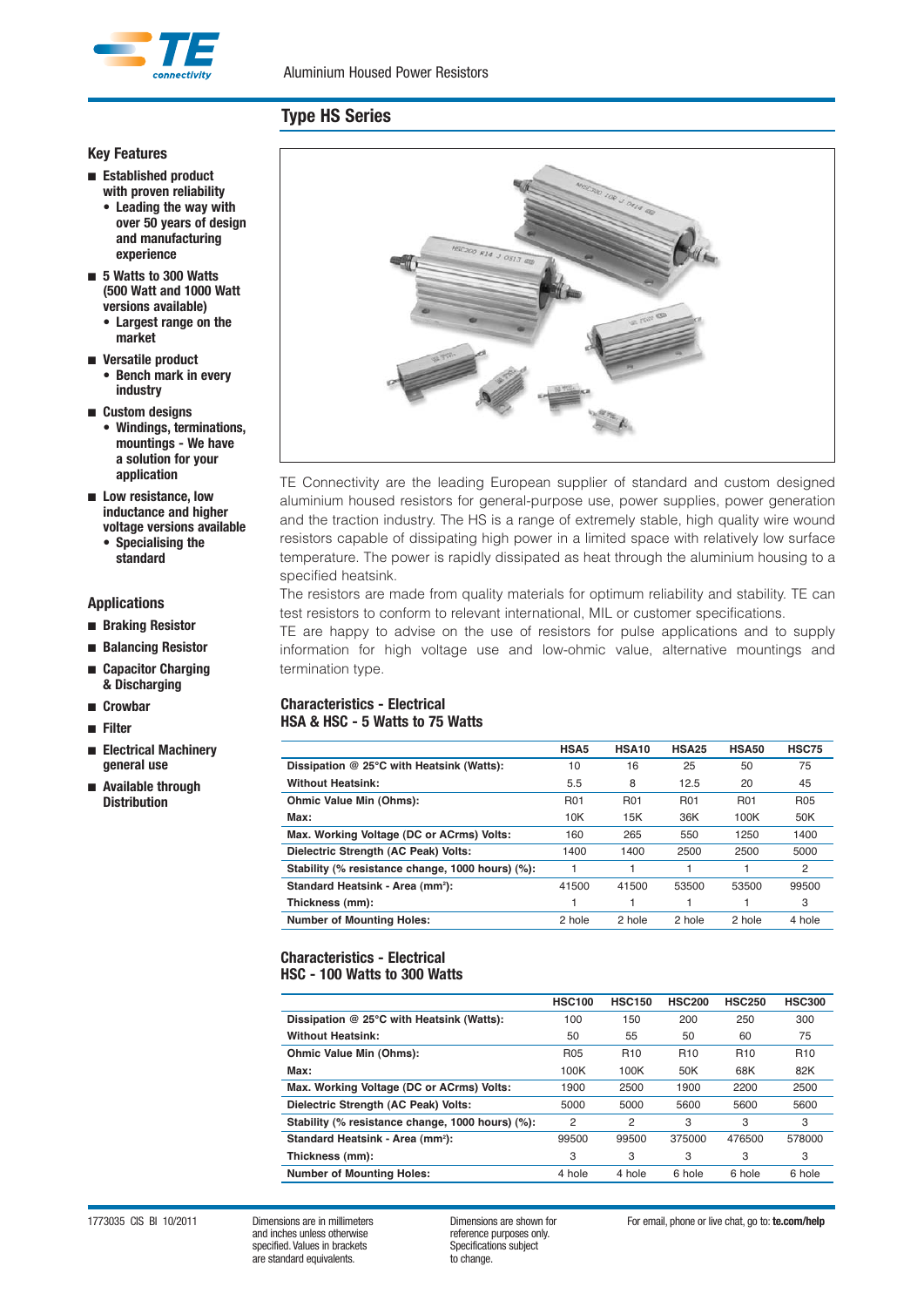

#### **Characteristics - Electrical**

| Long Term Stability:          | For improvements in long-term stability, resistors must be derated          |
|-------------------------------|-----------------------------------------------------------------------------|
|                               | as follows; for 50% of stated $\Delta R$ maximum dissipation must not       |
|                               | exceed 70% of rating; for 25% of stated $\Delta R$ maximum, dissipation     |
|                               | must not exceed 50% of rating                                               |
| <b>Insulation Resistance:</b> | Dry: 10,000M $\Omega$ minimum. After moisture test: 1000M $\Omega$ minimum. |
| Heat Dissipation:             | Although the use of proprietary heat sinks with lower thermal               |
|                               | resistance is acceptable, up rating is not recommended.                     |
|                               | The use of proprietary heat sink compound to improve thermal                |
|                               | conductivity is recommended for optimum performance of all                  |
|                               | sizes but essential for HSC200, HSC250 & HSC300                             |
| Specification:                | Temperature coefficient below 100R, 50ppm/°C                                |
|                               | Temperature coefficient above 100R, 30ppm/°C                                |
|                               | Tolerance, 5% standard: 10%, 3%, 2%, 0.5% & 0.25% available                 |
|                               | Tolerance for values below R10, 10% standard                                |

### **Derating Curve HSA5 to HSA50**



### **Derating Curve HSC75 to HSC300**



### **Pulse Energy HSA5 to HSC75**



1773035 CIS BI 10/2011 Dimensions are in millimeters Dimensions are shown for For email, phone or live chat, go to: **te.com/help** and inches unless otherwise specified. Values in brackets Specifications Specifications subsections of the subject of the Specification of the standard equivalents. are standard equivalents.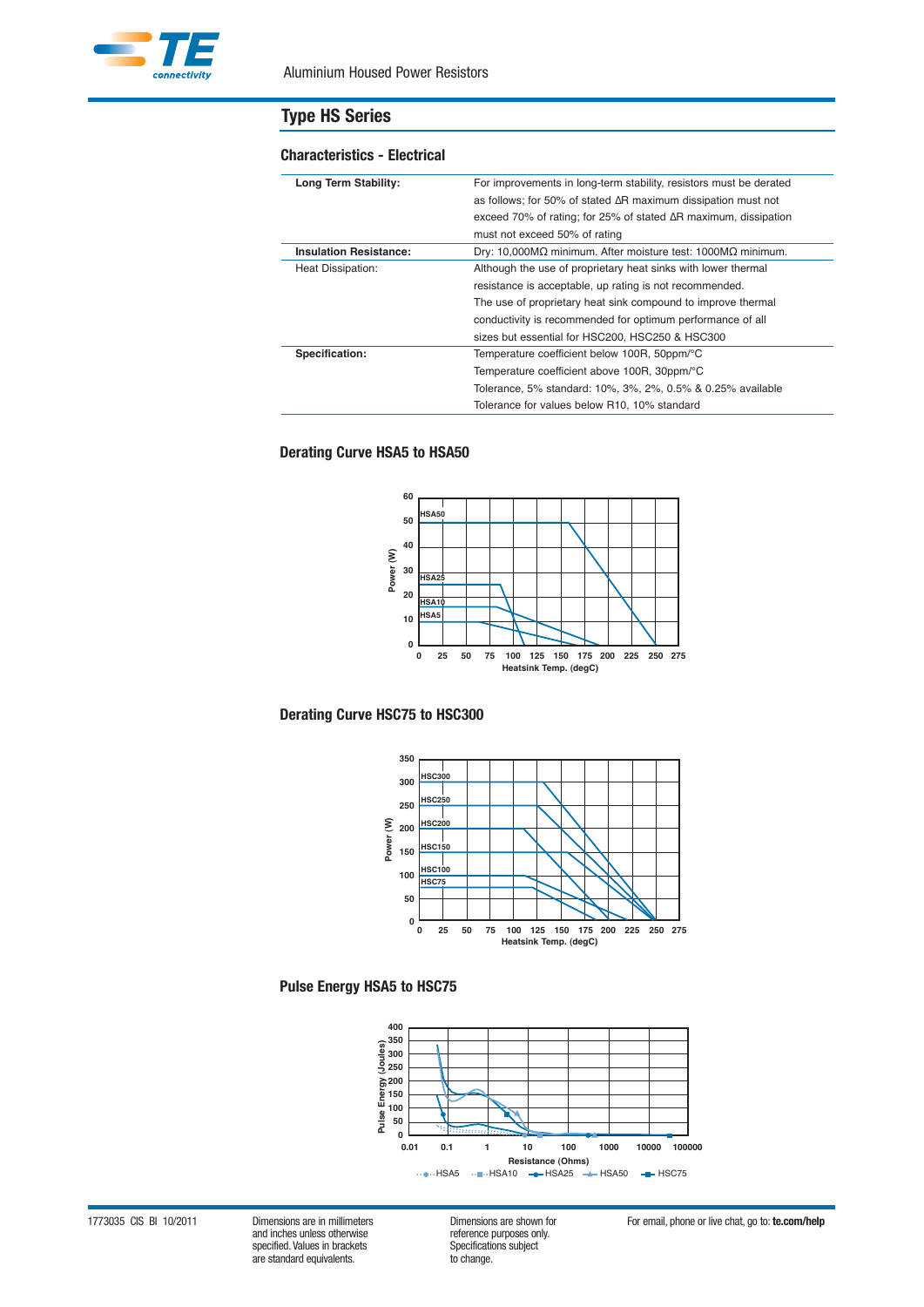

### **Pulse Energy HSC100 to HSC300**



#### **Power Overload**



This graph indicates the amount that the rated power (at 20°C) of the standard HS Series resistor may be increased for overloads of 100mS to 60S

### **Surface Temperature Rise**



For resistor mounted on standard heatsink, related to power dissipation

#### **Product Specifications - HSA5 - HSC150 HSC200 - HSC300**





1773035 CIS BI 10/2011 Dimensions are in millimeters Dimensions are shown for For email, phone or live chat, go to: **te.com/help** specified. Values in brackets Specifications specifications subsections in the subject of the Specification of the standard equivalents. are standard equivalents.

efference purposes only.<br>Specifications subject